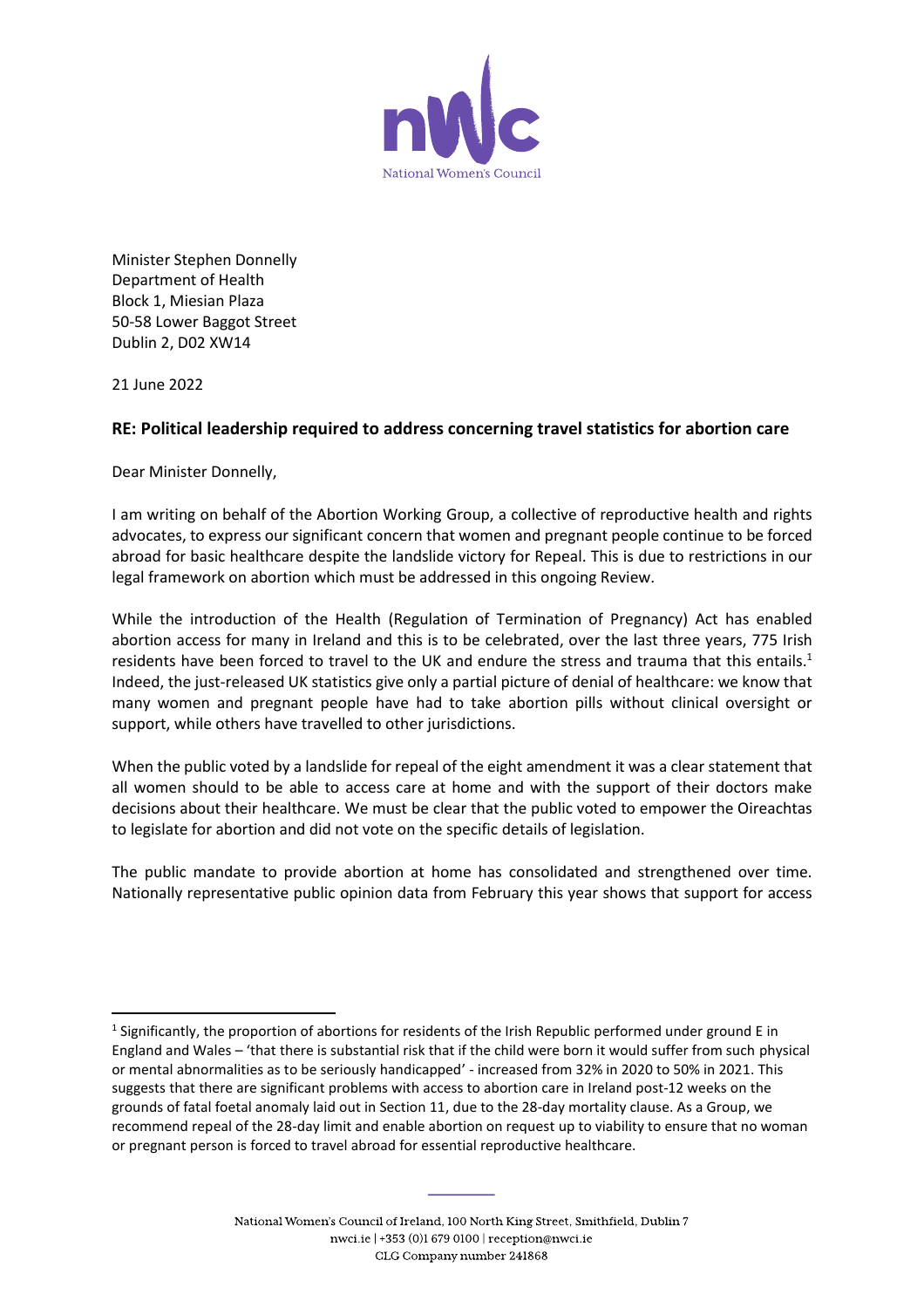

to care at home has increased since 2018. Today 80% of the public say no woman in Ireland should still have to travel abroad to access abortion care compared to 72% in May 2021.<sup>2</sup>

The ongoing Abortion Review offers a unique opportunity to address barriers to access in line with the public's wishes, but also with women's and pregnant people's human rights. It is the government's responsibility to ensure that abortion care is provided for in law (and policy and practice) in a manner that respects, protects and fulfils people's human rights. A thorough review of the 'operation of the Act' as set out in Section 1,7 requires recognising and addressing not only aspects of current provision, but also the elements of the legal framework which are inhibiting access to care and forcing women and pregnant people abroad.

As Minister for Health, we are now seeking your assurance that where the evidence gathered in this Review process demonstrates that legal and policy changes are required, that you will commit to deliver these. The robust evidence-gathering process must be matched with political leadership and a commitment to swiftly deliver amendments to the Health Act to bring our law in line with WHO guidelines and international best-practice. We need a clear guarantee of your commitment to act on recommendations and a transparent timeline to ensure this process is not subject to further delays.

As women's health is a cross-party concern, we are copying all heads of parties into this letter and urge you all as our political leaders to signal your commitment to evidence-led legislative reform. We must ensure that the precious opportunity this Review presents is not wasted.

Yours sincerely,

Orla O'Connor

 $\overline{\phantom{a}}$ 

Director, National Women's Council

**Co-signed by the following members of the Abortion Working Group**

Abortion Rights Campaign

<sup>&</sup>lt;sup>2</sup> Opinions Market Research Omnibus May 2021, net agree 72%, base: n=944 compared to Omnibus Feb 2022, net agree 80%, base: n=863